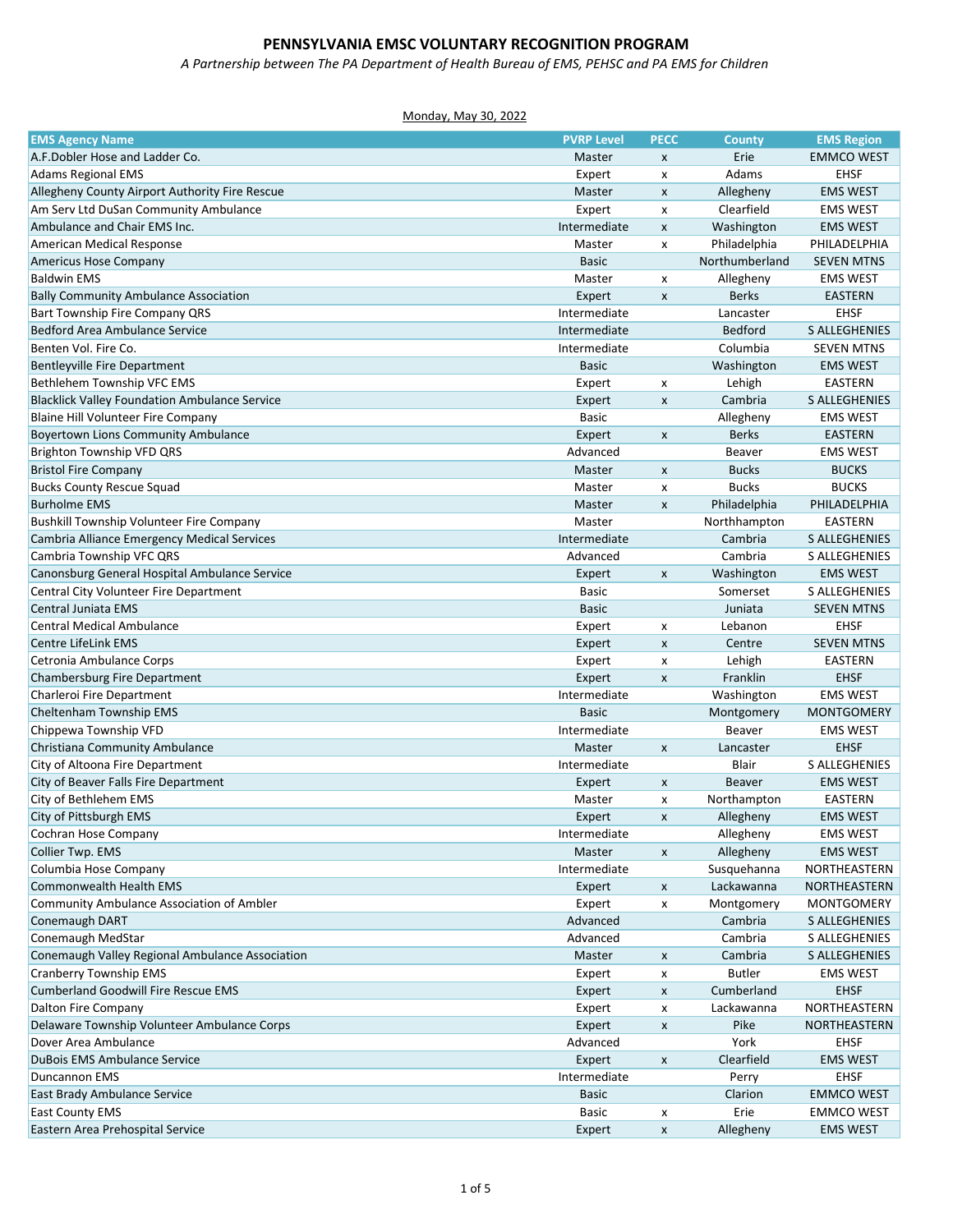*A Partnership between The PA Department of Health Bureau of EMS, PEHSC and PA EMS for Children*

| <b>Easton Emergency Squad</b>                                         | Basic        |                           | Northampton             | EASTERN                                 |
|-----------------------------------------------------------------------|--------------|---------------------------|-------------------------|-----------------------------------------|
| Ebensburg Area Ambulance Association                                  | Expert       | $\pmb{\times}$            | Cambria                 | <b>S ALLEGHENIES</b>                    |
| Edgewood Volunteer Fire Dept #137                                     | Expert       | $\pmb{\times}$            | Allegheny               | <b>EMS WEST</b>                         |
| Eldred Township Volunteer Fire Company                                | Intermediate |                           | Lycoming                | <b>LTS</b>                              |
| Elk County EMS, LLC                                                   | Master       | x                         | Elk                     | <b>EMS WEST</b>                         |
| Ellwood City Volunteer Fire Department                                | Expert       | X                         | Lawrence                | <b>EMS WEST</b>                         |
| Elverson Honey Brook Area EMS                                         | <b>Basic</b> |                           | Chester                 | <b>CHESTER</b>                          |
| <b>Elysburg Fire Department EMS</b>                                   | Expert       | $\pmb{\times}$            | Northumberland          | <b>SEVEN MTNS</b>                       |
| EmergyCare                                                            | Expert       | х                         | Erie                    | <b>EMMCO WEST</b>                       |
| <b>Emmaus Ambulance Corps</b>                                         | Expert       | $\pmb{\times}$            | Lehigh                  | <b>EASTERN</b>                          |
| Eureka VFC & Ambulance Company                                        | Expert       | X                         | York                    | <b>EHSF</b>                             |
| <b>Exeter Township Fire Department</b>                                | Master       |                           | <b>Berks</b>            | <b>EASTERN</b>                          |
| Fairfield Hose Company                                                | <b>Basic</b> |                           | Erie                    | <b>EMMCO WEST</b>                       |
| <b>Fallowfield Fire Rescue</b>                                        | <b>Basic</b> | $\pmb{\times}$            | Crawford                | <b>EMMCO WEST</b>                       |
| Fame Emergency Medical Services, Inc.                                 | Master       | X                         | Mifflin                 | <b>SEVEN MTNS</b>                       |
| Fayette Township EMS                                                  | <b>Basic</b> | $\pmb{\mathsf{x}}$        | Juniata                 | <b>SEVEN MTNS</b>                       |
| Fayetteville Volunteer Fire Department                                | Expert       | $\boldsymbol{\mathsf{x}}$ | Franklin                | <b>EHSF</b>                             |
| First Aid and Safety Patrol EMS                                       | Expert       | $\pmb{\chi}$              | Lebanon                 | <b>EHSF</b>                             |
| <b>Foxwall EMS</b>                                                    | Expert       | X                         | Allegheny               | <b>EMS WEST</b>                         |
| Friendship Fire Company                                               | Advanced     |                           | York                    | <b>EHSF</b>                             |
| Geisinger Life Flight                                                 | Master       | $\pmb{\times}$            | Montour                 | <b>SEVEN MTNS</b>                       |
| Gilbertsville Community Ambulance Service                             | Expert       | $\pmb{\times}$            | Montgomery              | <b>MONTGOMERY</b>                       |
| <b>Glen Rock EMS</b>                                                  | Intermediate | X                         | York                    | <b>EHSF</b>                             |
| Good Fellowship Club of Chester County                                | Expert       | $\boldsymbol{\mathsf{x}}$ | Chester                 | <b>CHESTER</b>                          |
| Goodwill Hose Company Ambulance                                       | Master       | X                         | Clinton                 | <b>SEVEN MTNS</b>                       |
| Grand View Health EMS / Medic 151                                     | Advanced     |                           | <b>Bucks</b>            | <b>BUCKS</b>                            |
| Greater Pittston Regional Ambulance Association                       | Master       | X                         | Luzerne                 | NORTHEASTERN                            |
| <b>Greater Valley EMS</b>                                             | Master       | $\boldsymbol{\mathsf{x}}$ | <b>Bradford</b>         | NORTHEASTERN                            |
| Guardian Angel Ambulance Services                                     | Master       | X                         | Allegheny               | <b>EMS WEST</b>                         |
| Hanover Township Community Ambulance Association                      | Expert       |                           |                         | NORTHEASTERN                            |
|                                                                       |              | $\boldsymbol{\mathsf{x}}$ | Luzerne                 |                                         |
| Harleysville Area EMS                                                 | <b>Basic</b> | x                         | Montgomery              | <b>MONTGOMERY</b>                       |
| Hastings Area Ambulance Association                                   | Intermediate |                           | Cambria                 | <b>S ALLEGHENIES</b><br><b>EMS WEST</b> |
| Holiday Park Volunteer Fire Department<br>PennState Health LLC        | Master       | x                         | Allegheny<br>Cumberland |                                         |
|                                                                       | Intermediate |                           |                         | <b>EHSF</b>                             |
| Hope Hose Company #2                                                  | Master       | $\pmb{\times}$            | Clinton                 | <b>SEVEN MTNS</b>                       |
| Horsham Fire Company No. 1                                            | Expert       | X                         | Montgomery              | <b>MONTGOMERY</b>                       |
| Hughestown Hose Company No. 1                                         | Master       | x                         | Luzerne                 | NORTHEASTERN                            |
| Huntington Valley Vol. Fire Co. & EMS                                 | Intermediate |                           | Luzerne                 | NORTHEASTERN                            |
| Irwin Volunteer Fire Department Ambulance                             | Basic        |                           | Westmoreland            | <b>EMS WEST</b>                         |
| J.E.T Response Corperation                                            | Advanced     |                           | Dauphin                 | <b>EHSF</b>                             |
| Jackson Township Fire / EMS                                           | Master       | X                         | Cambria                 | S ALLEGHENIES                           |
| Jacobus Lions Ambulance Club                                          | Intermediate |                           | York                    | <b>EHSF</b>                             |
| Jeannette EMS                                                         | Expert       | х                         | Westmoreland            | <b>EMS WEST</b>                         |
| Jefferson Hills Area Ambulance Association dba Southeast Regional EMS | Master       | $\pmb{\chi}$              | Armstrong               | <b>EMS WEST</b>                         |
| Jefferson Township Fire Department                                    | Intermediate | X                         | Mercer                  | <b>EMMCO WEST</b>                       |
| Jefferson Township Volunteer Ambulance Association                    | Master       | X                         | Lackawanna              | NORTHEASTERN                            |
| Jefferson VFC Ambulance Service                                       | Advanced     | X                         | Greene                  | <b>EMS WEST</b>                         |
| Jersey Shore Area EMS                                                 | Master       | X                         | Lycoming                | <b>LTS</b>                              |
| Juniata Valley Ambulance Service                                      | Advanced     |                           | Huntingdon              | S ALLEGHENIES                           |
| Justus Vol. Fire Company                                              | Master       |                           | Lackawanna              | NORTHEASTERN                            |
| Kearsarge Fire Department                                             | Master       | X                         | Erie                    | <b>EMMCO WEST</b>                       |
| Keystone Valley Fire Department                                       | Advanced     | $\pmb{\chi}$              | Chester                 | <b>CHESTER</b>                          |
| Kuhl Hose Company                                                     | Master       | $\pmb{\mathsf{x}}$        | Erie                    | <b>EMMCO WEST</b>                       |
| Lake Winola Fire Company                                              | Expert       | $\pmb{\mathsf{X}}$        | Wyoming                 | NORTHEASTERN                            |
| Lancaster EMS                                                         | Master       | $\pmb{\mathsf{x}}$        | Lancaster               | <b>EHSF</b>                             |
| Landisburg EMS Inc                                                    | Expert       | X                         | Perry                   | <b>EHSF</b>                             |
| Lawrence Park Fire Department                                         | Basic        |                           | Erie                    | <b>EMMCO WEST</b>                       |
| Lehigh Law Enforcement Officers Association                           | Intermediate |                           | Schuylkill              | <b>EASTERN</b>                          |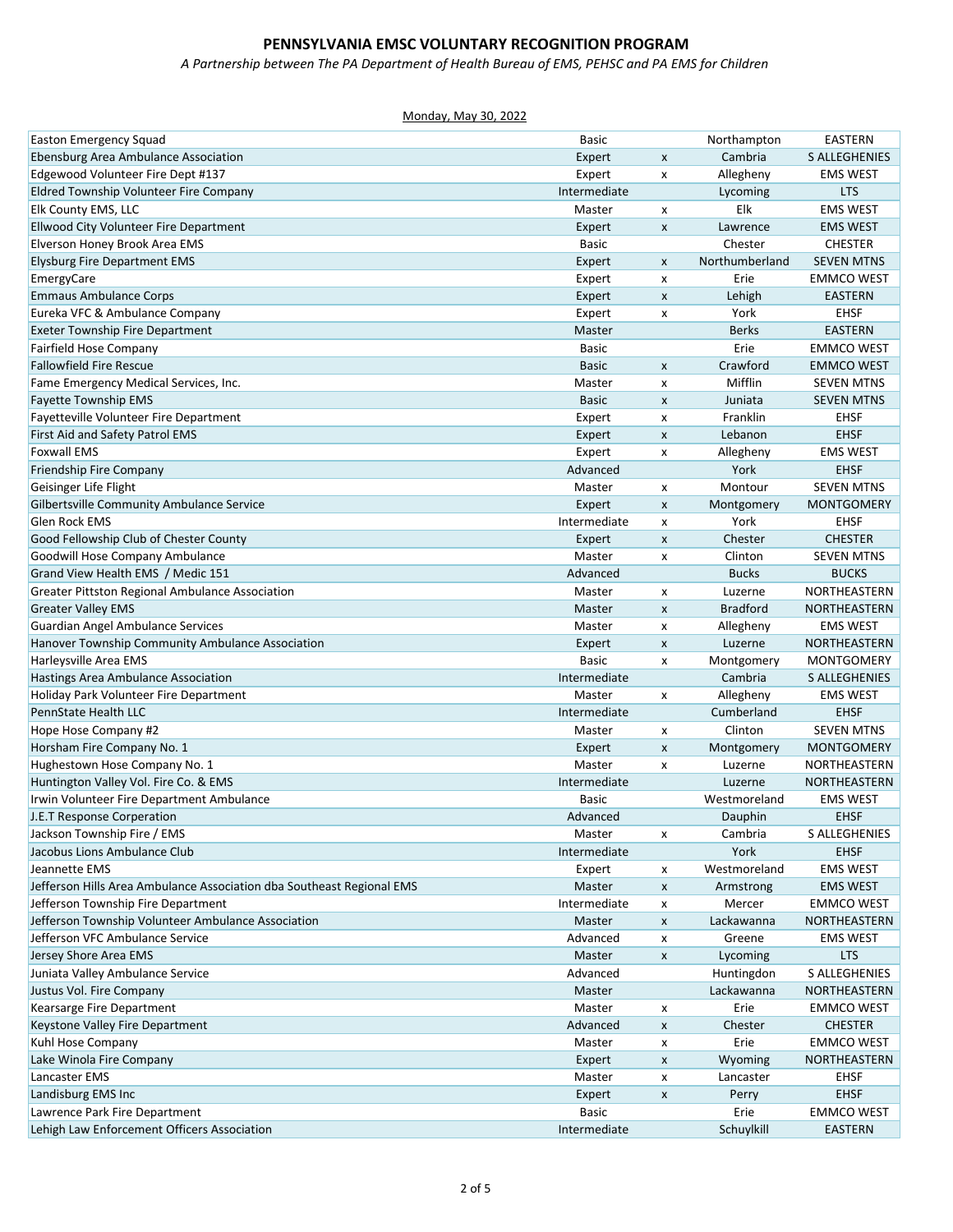*A Partnership between The PA Department of Health Bureau of EMS, PEHSC and PA EMS for Children*

| Lehighton Ambulance Association Inc.                             | Master       | x                         | Carbon        | <b>EASTERN</b>       |
|------------------------------------------------------------------|--------------|---------------------------|---------------|----------------------|
| Levittown-Fairless Hills Rescue Squad                            | Expert       | X                         | <b>Bucks</b>  | <b>BUCKS</b>         |
| Liberty Fire Company #1                                          | Intermediate | x                         | Adams         | <b>EHSF</b>          |
| Life Lion Critical Care Transport Service                        | Expert       | $\pmb{\times}$            | Dauphin       | <b>EHSF</b>          |
| Lock #4 Volunteer Fire Company                                   | Intermediate |                           | Washington    | <b>EMS WEST</b>      |
| Longwood Fire Company                                            | Expert       | $\pmb{\mathsf{x}}$        | Chester       | <b>CHESTER</b>       |
| Lower Allen Township EMS                                         | Expert       | X                         | Cumberland    | <b>EHSF</b>          |
| Lower Mount Bethel / Sandts Eddy Fire Company                    | Advanced     |                           | Northampton   | <b>EASTERN</b>       |
| Lower Providence Community Center Ambulance                      | Intermediate |                           | Montgomery    | <b>MONTGOMERY</b>    |
| Macungie Ambulance Corps                                         | Master       | $\boldsymbol{\mathsf{x}}$ | Lehigh        | <b>EASTERN</b>       |
| <b>Mahanoy City EMS</b>                                          | Expert       |                           | Schuylkill    | <b>EASTERN</b>       |
| Manheim Township Ambulance Assoc.                                | Master       | X                         | Lancaster     | <b>EHSF</b>          |
| Marion Volunteer Fire Company                                    | Advanced     |                           | Franklin      | <b>EHSF</b>          |
| Mastersonville Fire Company QRS                                  | Intermediate |                           | Lancaster     | <b>EHSF</b>          |
| McCandless Franklin Park Ambulance Authority                     | Expert       | x                         | Allegheny     | <b>EMS WEST</b>      |
| Medevac Ambulance (Pennsylvania Medical Transport dba)           | Expert       | $\pmb{\mathsf{x}}$        | Lawrence      | <b>EMS WEST</b>      |
| Medic Rescue (NonProfit Emergency Services of Beaver County dba) | Intermediate |                           | <b>Beaver</b> | <b>EMS WEST</b>      |
| Medical Rescue Team South Authority                              | Expert       | X                         | Allegheny     | <b>EMS WEST</b>      |
| <b>Mildred Ambulance Association</b>                             | <b>Basic</b> |                           | Sullivan      | LTS                  |
| Minguas Fire Co. #2                                              | Expert       | X                         | Chester       | <b>CHESTER</b>       |
| Mon Valley EMS                                                   | Intermediate |                           | Armstrong     | <b>EMS WEST</b>      |
| <b>Monroeville EMS</b>                                           | Master       | $\pmb{\mathsf{x}}$        | Allegheny     | <b>EMS WEST</b>      |
|                                                                  |              |                           |               | <b>SEVEN MTNS</b>    |
| Montour Township Fire Department                                 | Advanced     |                           | Columbia      |                      |
| Moon Run Volunteer Fire Company                                  | Master       | $\pmb{\mathsf{X}}$        | Allegheny     | <b>EMS WEST</b>      |
| Moscow Fire and Hose Company                                     | Intermediate |                           | Lackawanna    | NORTHEASTERN         |
| Mount Nittany Medical Center EMS                                 | Master       | X                         | Centre        | <b>SEVEN MTNS</b>    |
| Mountain Top Fire Company                                        | Master       | X                         | Centre        | <b>SEVEN MTNS</b>    |
| Mt. Lebanon Fire Department                                      | Advanced     | X                         | Allegheny     | <b>EMS WEST</b>      |
| Murrysville Medic One                                            | Expert       | X                         | Westmoreland  | <b>EMS WEST</b>      |
| Mutual Aid Ambulance Service                                     | <b>Basic</b> | $\pmb{\times}$            | Westmoreland  | <b>EMS WEST</b>      |
| New Cumberland Fire Department                                   | Intermediate |                           | Cumberland    | <b>EHSF</b>          |
| New Holland Ambulance Association                                | Expert       | $\pmb{\mathsf{x}}$        | Lancaster     | <b>EHSF</b>          |
| North Huntingdon EMS/Rescue                                      | Intermediate | $\pmb{\times}$            | Westmoreland  | <b>EMS WEST</b>      |
| North Shenango Volunteer Fire Department                         | Master       | $\pmb{\times}$            | Crawford      | <b>EMMCO WEST</b>    |
| North Strabane Township Fire Department                          | Advanced     |                           | Washington    | <b>EMS WEST</b>      |
| Northampton Regional EMS                                         | Master       | X                         | Northampton   | <b>EASTERN</b>       |
| Northeastern Area EMS                                            | Expert       | X                         | York          | <b>EHSF</b>          |
| Northern EMS                                                     | Expert       | X                         | Somerset      | <b>S ALLEGHENIES</b> |
| Northern Valley EMS                                              | Expert       | X                         | Lehigh        | <b>EASTERN</b>       |
| NorthWest EMS (EmBrooke Inc, dba)                                | Expert       | X                         | Allegheny     | <b>EMS WEST</b>      |
| Northwest EMS, Inc.                                              | Master       | х                         | Lancaster     | EHSF                 |
| Norvelt Emergency Medical Services                               | <b>Basic</b> |                           | Westmoreland  | <b>EMS WEST</b>      |
| Paoli Fire Company                                               | Expert       | X                         | Chester       | <b>CHESTER</b>       |
| Parkview VFD EMS                                                 | Expert       | $\pmb{\mathsf{x}}$        | Allegheny     | <b>EMS WEST</b>      |
| Penn Hills EMS                                                   | Expert       | х                         | Allegheny     | <b>EMS WEST</b>      |
| Penn State Health Life Lion EMS                                  | Expert       | $\pmb{\mathsf{x}}$        | Dauphin       | <b>EHSF</b>          |
| Penn Township Ambulance Association                              | Expert       | X                         | Westmoreland  | <b>EMS WEST</b>      |
| Perry Hi-Way Hose Company                                        | Advanced     |                           | Erie          | <b>EMMCO WEST</b>    |
| Peters Township Fire Department                                  | Expert       | X                         | Washington    | <b>EMS WEST</b>      |
| Pleasant Gap Fire Company                                        | Master       | X                         | Centre        | <b>SEVEN MTNS</b>    |
| Pleasant Hills Fire Company                                      | Intermediate |                           | Allegheny     | <b>EMS WEST</b>      |
| Plum EMS                                                         | Master       | $\pmb{\mathsf{x}}$        | Allegheny     | <b>EMS WEST</b>      |
| Plymouth Community Ambulance Association                         | Expert       | х                         | Montgomery    | <b>MONTGOMERY</b>    |
| Pocono Mountain Regional EMS                                     | Expert       | $\pmb{\times}$            | Monroe        | <b>EASTERN</b>       |
| Point Pleasant-Plumsteadville EMS                                | Intermediate | X                         | <b>Bucks</b>  | <b>BUCKS</b>         |
| Port Matilda EMS                                                 | <b>Basic</b> |                           | Centre        | <b>SEVEN MTNS</b>    |
| Portage Area Ambulance Association                               | Advanced     | X                         | Cambria       | S ALLEGHENIES        |
| <b>Pottstown Medical Transport</b>                               | Master       |                           | Montgomery    | <b>MONTGOMERY</b>    |
|                                                                  |              |                           |               |                      |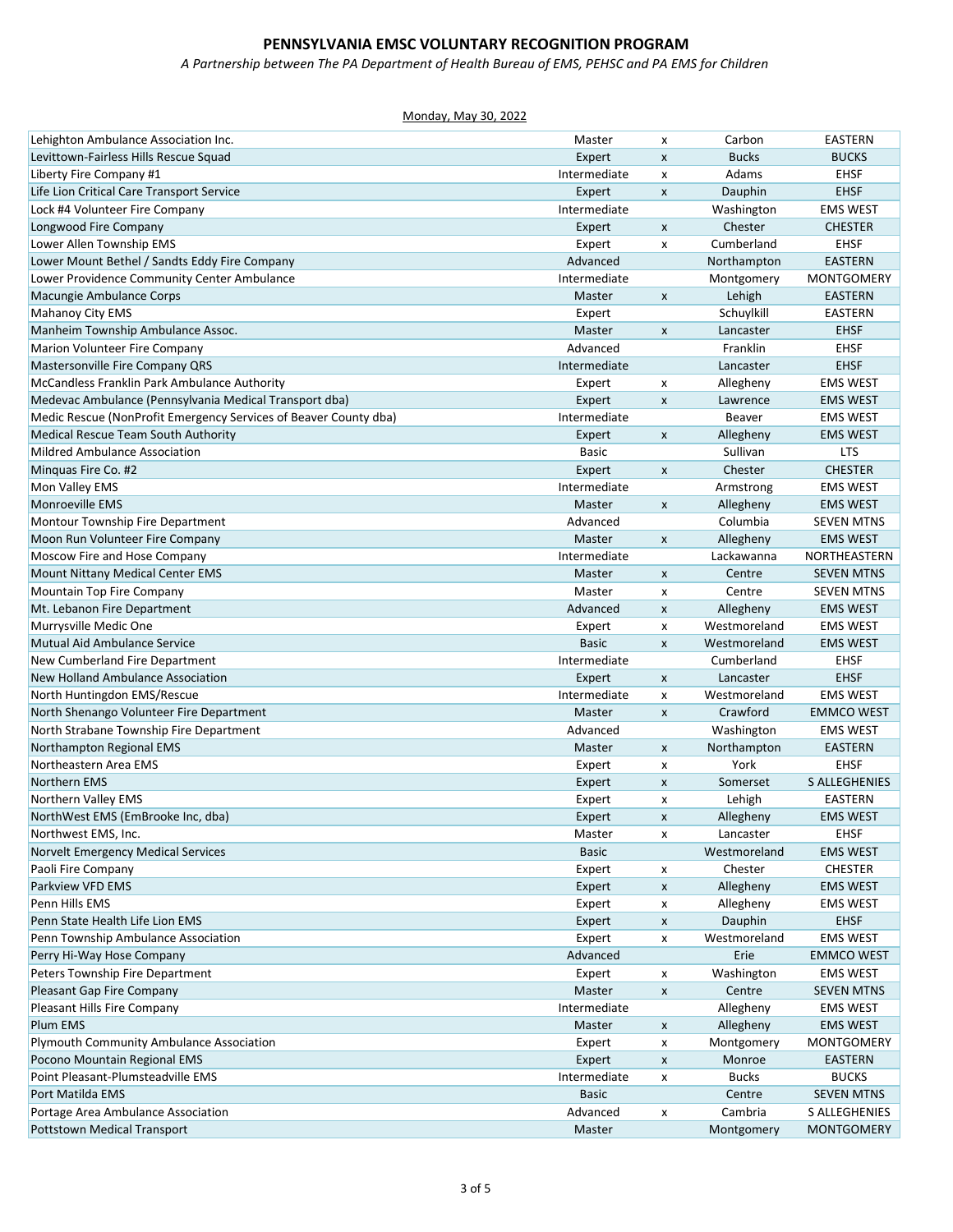*A Partnership between The PA Department of Health Bureau of EMS, PEHSC and PA EMS for Children*

| <b>Quality EMS</b>                                  | Expert       | x                         | <b>Butler</b> | <b>EMS WEST</b>      |
|-----------------------------------------------------|--------------|---------------------------|---------------|----------------------|
| Radnor Fire Company                                 | Expert       | X                         | Delaware      | DELAWARE             |
| Red Lion Area Ambulance Association                 | Intermediate | x                         | York          | <b>EHSF</b>          |
| Rescue Hose and Ladder Co Ambulance                 | Master       | X                         | Clearfield    | <b>EMS WEST</b>      |
| Reynoldsville Area Ambulance Service, Inc.          | Master       | X                         | Jefferson     | <b>EMS WEST</b>      |
| <b>Richland EMS</b>                                 | Expert       | $\pmb{\mathsf{x}}$        | Allegheny     | <b>EMS WEST</b>      |
| Riddle Advanced Life Support Unit                   | Expert       | x                         | Delaware      | DELAWARE             |
| Rose Fire Co. #1 EMS                                | <b>Basic</b> |                           | York          | <b>EHSF</b>          |
| Ross-West View Emergency Medical Services Authority | Expert       | X                         | Allegheny     | <b>EMS WEST</b>      |
| Rothsville Volunteer Fire Company Ambulance Corps   | <b>Basic</b> |                           | Lancaster     | <b>EHSF</b>          |
| Rouseville Volunteer Fire Department                | <b>Basic</b> |                           | Venango       | <b>EMMCO WEST</b>    |
| <b>Scott Township EMS</b>                           | Advanced     |                           | Allegheny     | <b>EMS WEST</b>      |
| Second Alarmer's Rescue Squad                       | Master       | X                         | Montgomery    | <b>MONTGOMERY</b>    |
| Seneca Area EMS                                     | Advanced     |                           | Allegheny     | <b>EMS WEST</b>      |
| Shawnee Valley Ambulance Service                    | Intermediate |                           | Bedford       | <b>S ALLEGHENIES</b> |
| Shippensburg Area EMS                               | Master       | $\pmb{\mathsf{x}}$        | Cumberland    | <b>EHSF</b>          |
| Silver Spring Ambulance and Rescue Association      | Advanced     |                           | Cumberland    | <b>EHSF</b>          |
| <b>Snow Shoe EMS</b>                                | Master       | $\boldsymbol{\mathsf{x}}$ | Centre        | <b>SEVEN MTNS</b>    |
| Soldiers & Sailors Memorial Hospital ALS            | Expert       | x                         | Tioga         | <b>LTS</b>           |
| SouthBridge Emergency Medical Service               | Master       | $\pmb{\mathsf{x}}$        | Allegheny     | <b>EMS WEST</b>      |
| SouthEastern Adams Volunteer Emergency Services     | Intermediate | x                         | Adams         | <b>EHSF</b>          |
| Southern Chester County EMS                         | Expert       | X                         | Chester       | <b>CHESTER</b>       |
| Spring Grove Area Ambulance Club                    | Master       | $\pmb{\times}$            | York          | <b>EHSF</b>          |
| Springboro VFD Ambulance                            | Master       | $\boldsymbol{\mathsf{x}}$ | Crawford      | <b>EMMCO WEST</b>    |
| St. Luke's Emergency and Transport Services         | Expert       | x                         | <b>Bucks</b>  | <b>BUCKS</b>         |
| St. Mary EMS                                        | Master       |                           | <b>Bucks</b>  | <b>BUCKS</b>         |
| <b>STAT MedEvac</b>                                 |              | X                         |               |                      |
|                                                     | Master       | X                         | Armstrong     | <b>EMS WEST</b>      |
| <b>STAT Medical Transport</b>                       | Expert       | $\pmb{\chi}$              | Delaware      | DELAWARE             |
| Sugarcreek Township Ambulance Service               | <b>Basic</b> | X                         | Armstrong     | <b>EMS WEST</b>      |
| Sugarloaf Fire Company Ambulance                    | <b>Basic</b> | $\pmb{\chi}$              | Luzerne       | NORTHEASTERN         |
| <b>Superior Ambulance Service</b>                   | Expert       | X                         | Mercer        | <b>EMMCO WEST</b>    |
| Susquehanna Regional EMS                            | Expert       | $\pmb{\mathsf{x}}$        | Lycoming      | <b>LTS</b>           |
| Susquehanna Township EMS                            | Expert       |                           | Dauphin       | <b>EHSF</b>          |
| Susquehanna Valley EMS                              | Master       | $\pmb{\chi}$              | Lancaster     | <b>EHSF</b>          |
| The Factoryville Fire Company                       | Expert       | х                         | Wyoming       | NORTHEASTERN         |
| Tinicum Township Fire Company                       | Master       | $\pmb{\mathsf{x}}$        | Delaware      | DELAWARE             |
| Tri-Community Ambulance Association of York County  | Intermediate | x                         | York          | <b>EHSF</b>          |
| <b>Tri-Community South EMS</b>                      | Master       | X                         | Allegheny     | <b>EMS WEST</b>      |
| <b>Tunkhannock Community Ambulance Association</b>  | Master       | X                         | Wyoming       | NORTHEASTERN         |
| Union County West End Ambulance Assoc.              | <b>Basic</b> |                           | Union         | <b>SEVEN MTNS</b>    |
| Upper Bucks Regional EMS, Inc                       | Expert       | х                         | Bucks         | <b>BUCKS</b>         |
| <b>Upper Merion Township EMS</b>                    | Expert       | $\pmb{\mathsf{x}}$        | Montgomery    | <b>MONTGOMERY</b>    |
| Upper Perkiomen Valley Ambulance                    | Expert       | х                         | Montgomery    | <b>MONTGOMERY</b>    |
| Upper Saucon Ambulance Corps                        | Intermediate |                           | Lehigh        | <b>EASTERN</b>       |
| Upper Yoder Fire Rescue                             | Advanced     | X                         | Cambria       | S ALLEGHENIES        |
| Uwchlan Ambulance Corps                             | Master       | $\pmb{\mathsf{X}}$        | Chester       | <b>CHESTER</b>       |
| <b>Valley Ambulance Authority</b>                   | Master       | X                         | Allegheny     | <b>EMS WEST</b>      |
| Valley Community Ambulance Association              | Intermediate |                           | Tioga         | <b>LTS</b>           |
| <b>VMSC of Lansdale</b>                             | Intermediate | X                         | Montgomery    | <b>MONTGOMERY</b>    |
| Wakefield Ambulance Association                     | Expert       | $\boldsymbol{\mathsf{x}}$ | Lancaster     | <b>EHSF</b>          |
| Warrington Township Emergency Services              | Expert       | х                         | <b>Bucks</b>  | <b>BUCKS</b>         |
| Waynesboro Advanced Life Support, Inc.              | Intermediate |                           | Franklin      | <b>EHSF</b>          |
| West End Ambulance Service                          | Master       | X                         | Cambria       | <b>S ALLEGHENIES</b> |
| <b>West End Community Ambulance</b>                 | Master       |                           | Monroe        | <b>EASTERN</b>       |
| West End Fire Company #3                            | Expert       | X                         | Chester       | <b>CHESTER</b>       |
| West York Ambulance                                 | Intermediate | X                         | York          | EHSF                 |
| Western Berks Ambulance Association                 | Expert       | X                         | <b>Berks</b>  | EASTERN              |
| <b>White Oak EMS</b>                                | Master       | $\pmb{\mathsf{x}}$        | Allegheny     | <b>EMS WEST</b>      |